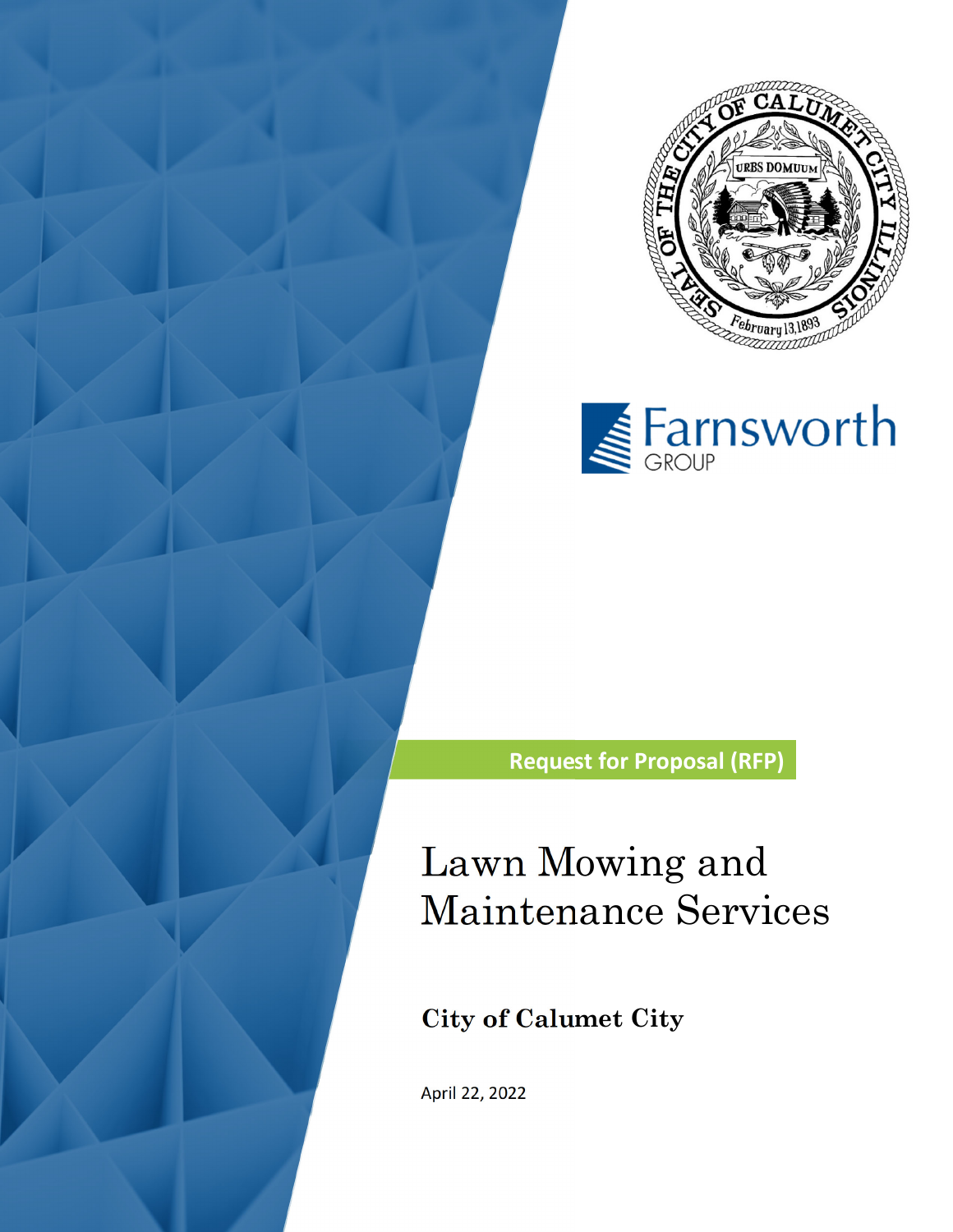## **REQUEST FOR PROPOSAL**

The City of Calumet City (the "City") is seeking proposals from qualified landscape contractors to perform lawn mowing, string trimming, and miscellaneous maintenance of City-owned or maintained properties. Proposals will be accepted until 1:00 PM on May  $6<sup>th</sup>$ , 2022. All proposals should be addressed to:

City of Calumet City Matt Buerger, City Engineer / Care of Mayor's Office (2<sup>nd</sup> Floor) 204 Pulaski Road Calumet City, IL 60409

To be considered, each contractor must submit a completed proposal bid form, certificate of liability insurance (COI), and any additional information requested in the RFP with their proposal packet. Request for Proposal (RFP) packets may be obtained from the City Hall at 204 Pulaski Road, Calumet City, IL 60409 during business hours, or electronically via the City website at https://calumetcity.org/proposals/.

This contract is not subject to payment of Prevailing Wages. Each contractor is to submit their bid as indicated in the Specifications section of the RFP. The City reserves the right to reject any or all bids and to waive any informality in bidding.

Every effort will be made to adhere to the following schedule:

| Activity:                           | Date:                                |
|-------------------------------------|--------------------------------------|
| Distribute RFP                      | April 22 <sup>nd</sup> , 2022        |
| <b>Proposal Submission Deadline</b> | May 6 <sup>th</sup> , 2022 (1:00 PM) |
| Selection                           | May 12 <sup>th</sup> , 2022          |
| <b>Start Date</b>                   | May 16 <sup>th</sup> , 2022          |

Please address any questions regarding this RFP to Jay Embrey, Public Works Commissioner, at kembrey@calumetcity.org. No questions will be accepted after close of business on April 29<sup>th</sup>, 2022.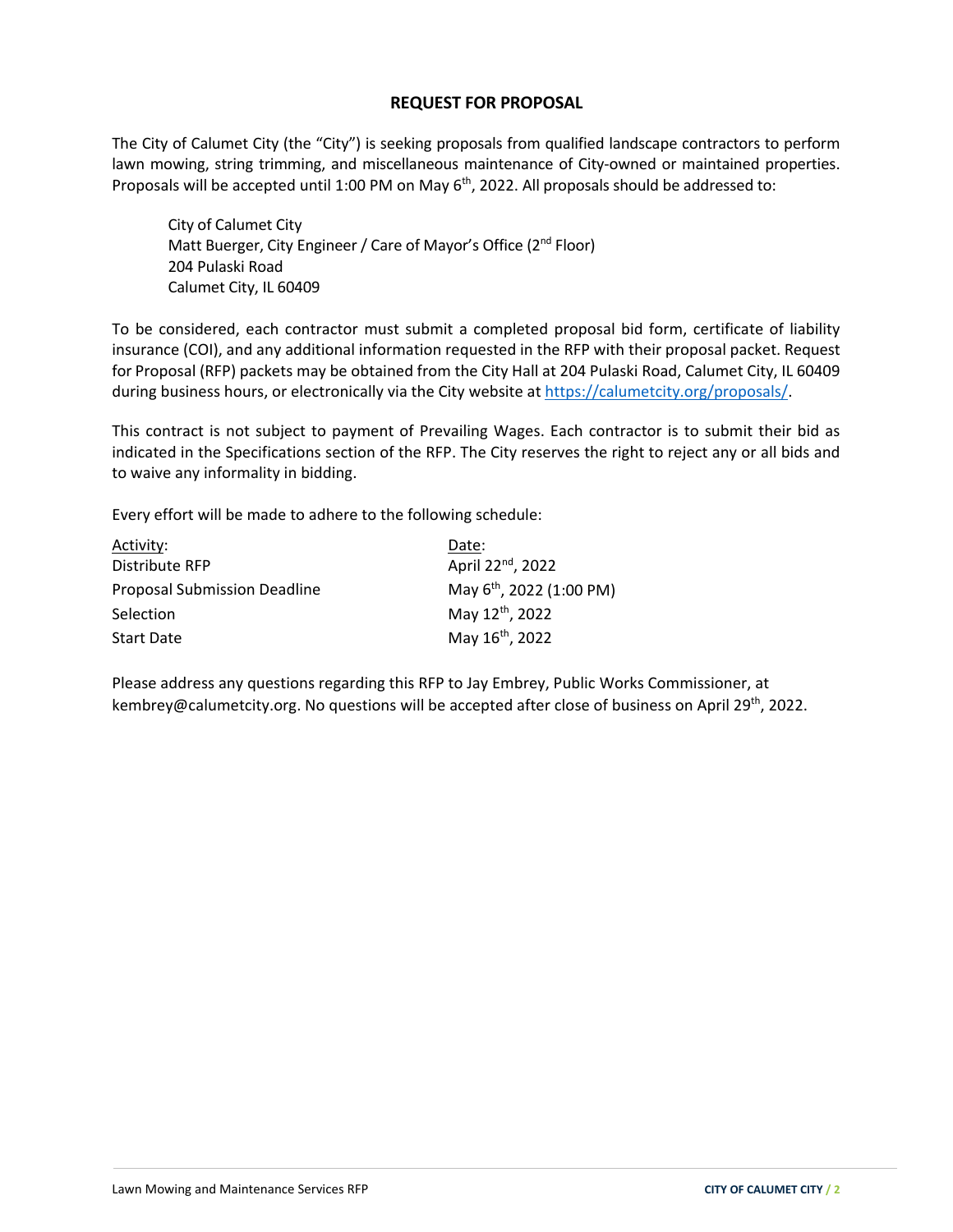# SPECIFICATIONS /

#### **SCOPE OF WORK**

The Contractor shall perform all maintenance, furnish all labor, equipment, and supplies for the mowing, string trimming (weed‐eating), and cleanup services for the specified City‐owned properties (see Exhibit A) for the period beginning May  $16<sup>th</sup>$ , 2022 up to October 31 $st$ , 2022 (subject to conditions).

- 1. The Contractor shall accomplish all lawn maintenance required under the contract during the hours of 7:00 AM to 7:00 PM Monday through Saturday, and 9:00 AM to 6:00 PM on Sunday and holidays.
- 2. It will be the responsibility of the Contractor to choose a mowing cycle for each area, with the approval of the City representative. The Contractor must notify the City representative of their work schedule to allow for inspection of maintenance work as needed.
- 3. For On‐Call properties, the Contractor shall complete the work specified within 3 business days of notification (weather permitting).

**FINE CUT MOWING** – All lawn areas shall be mowed bi-weekly throughout the growing season, or as determined by the City. Lawn areas to be mowed will be maintained at a height of three inches (3"), or as directed by the City. Grass next to light poles, trees, fencing, or any permanent objects, etc., shall be mechanically trimmed to the same height at the time of each mowing. The final result shall present a neat and professional appearance. All work shall be completed in a continuous manner, i.e. the mowing, edging, trimming, etc. shall be completed before leaving the job site.

Cutting grass too closely (scalping) shall be avoided. Mowing patterns shall be changed regularly to avoid rutting. Use small mowers for difficult or tight areas where larger commercial units cannot maneuver.

Care shall be taken with mowing equipment to avoid any obstructions, such as trees, shrubs, utility boxes, signage, fencing, buildings etc. The Contractor shall be responsible for any damage caused by its operations.

**EQUIPMENT** – All equipment and vehicles used by the Contractor shall be maintained and in good working mechanical condition. The City reserves the right to determine the capability of the equipment and reserve acceptance or terminate the contract due to improper or deficient equipment.

**SAFETY REQUIREMENTS** – The Contractor must maintain all necessary safety precautions during cutting, including the following:

- 1. The Contractor will be responsible for high-visibility reflective safety vests, jackets, or shirts for employees when working within 25 feet (25') of roadways. Safety cones shall be used around equipment and roadway.
- 2. The Contractor must make every effort to prevent damage to parked or passing vehicles, pedestrians, and adjacent properties.
- 3. Working in the right‐of‐way (ROW) shall be conducted in accordance with the Illinois Manual of Uniform Traffic Control Devices (MUTCD) and the Illinois Department of Transportation (IDOT) Standards.

**CLEAN‐UP OPERATIONS** – Grass and vegetation clippingsshall be blown orswept off ofsidewalks, steps, driveways, trails, etc. Vegetation clippings shall not be blown or deposited onto City streets or walkways. If clippings are excessive or diseased, they shall be removed after mowing to enhance overall turf appearance and to prevent matting, clumping, and thatch buildup.

All trash and debris in the mowing area shall be removed from the area before and after mowing by the Contractor. At no time shall any litter be mowed over. All debris and trash shall be disposed of in accordance with State and local ordinances.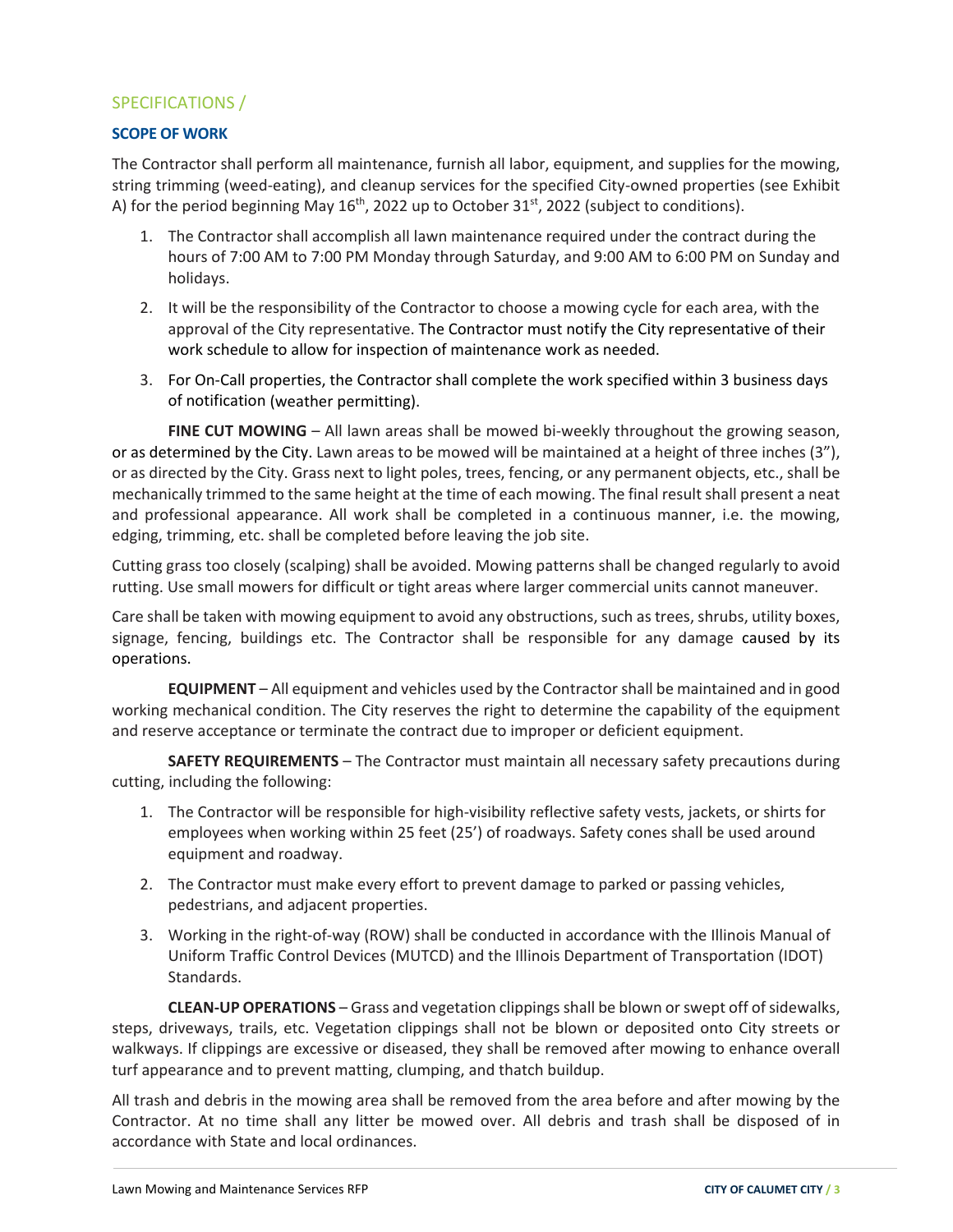**MONTHLY REPORTS** – For the specified period (May 16<sup>th</sup> to October 31<sup>st</sup>, 2022), the Contractor shall submit monthly written reports outlining services performed, problems encountered, and any other concerns. The Contractor will be required to submit reports by the 15<sup>th</sup> of each month, with the request for payment. Invoices submitted without completed monthly reports will be rejected. The contractor shall provide the City with one contact person to whom all concerns can be addressed. Invoices must be submitted to City of Calumet City, Attn: Jay Embrey, Public Works Commissioner, 204 Pulaski Road, Calumet City, IL.

Any on-call properties that are identified as foreclosures will require an itemized report, including the date and time of each maintenance activity performed.

### **SELECTION PROCESS**

Proposals will be evaluated for thoroughness and clear description of qualifications, and the ability to meet the needs of the City. The City reserves the right to contract with one or more vendors for lawn mowing and maintenance services and to reject, for any reason, any and all bids. Evaluation criteria will include:

- The Contractor's understanding of the assignment and ability to follow bidding instructions.
- The Contractor's proposed fee for maintenance areas.
- The experience and qualifications of the Contractor.
- References (please provide at least three (3) client references).

#### **BIDDER QUALIFICATIONS & PROPOSALS**

The City requests that Contractors interested in submitting proposals:

- 1. Clearly outline the unit price for each lot size as specified under the "Contractor Bid Prices" section of this document.
- 2. Submit a summary of experiences and qualifications as specified in the "Contractor Qualification Information" section of this document. Contractors may submit an additional summary of not more than one (1) page in length, if needed.
- 3. Submit three (3) account references that you currently service.
- 4. Submit a Certificate of Insurance (COI) as specified in the "Insurance" section of this document.
- 5. Submit two (2) copies of the proposal packet to City Hall.

The Contractor should be aware of the following:

- Contractors must comply with all state, county, and city policies related to grass cutting and must have all necessary License Requirements to conduct business in Cook County, Illinois.
- The proposal should confirm that neither the Contractor nor any employee would be in a conflict of interest with respect to the proposal if the Contractor were selected to perform the services required.
- All proposals will be property of the City of Calumet City, IL.
- The lowest proposal will not necessarily be accepted. The City reserves the right to reject all bids, award the agreement, interview contractors, negotiate specific terms of the agreement, and make other adjustments as required in consultation with the successful contractor.
- **Sealed envelopes marked "Request For Proposal ‐ Calumet City Mowing & Maintenance Services 2022" with the proponent's name and address shown on the upper left‐hand corner of the envelope must be delivered to***ValWilliams* **at CityHall, orreceived by theMayor'sOffice (2nd Floor) at City Hall, Attn: Matt Buerger, City Engineer, 204 Pulaski Rd, Calumet City, IL 60409, prior to 1:00PM Friday, May 6th, 2022***.*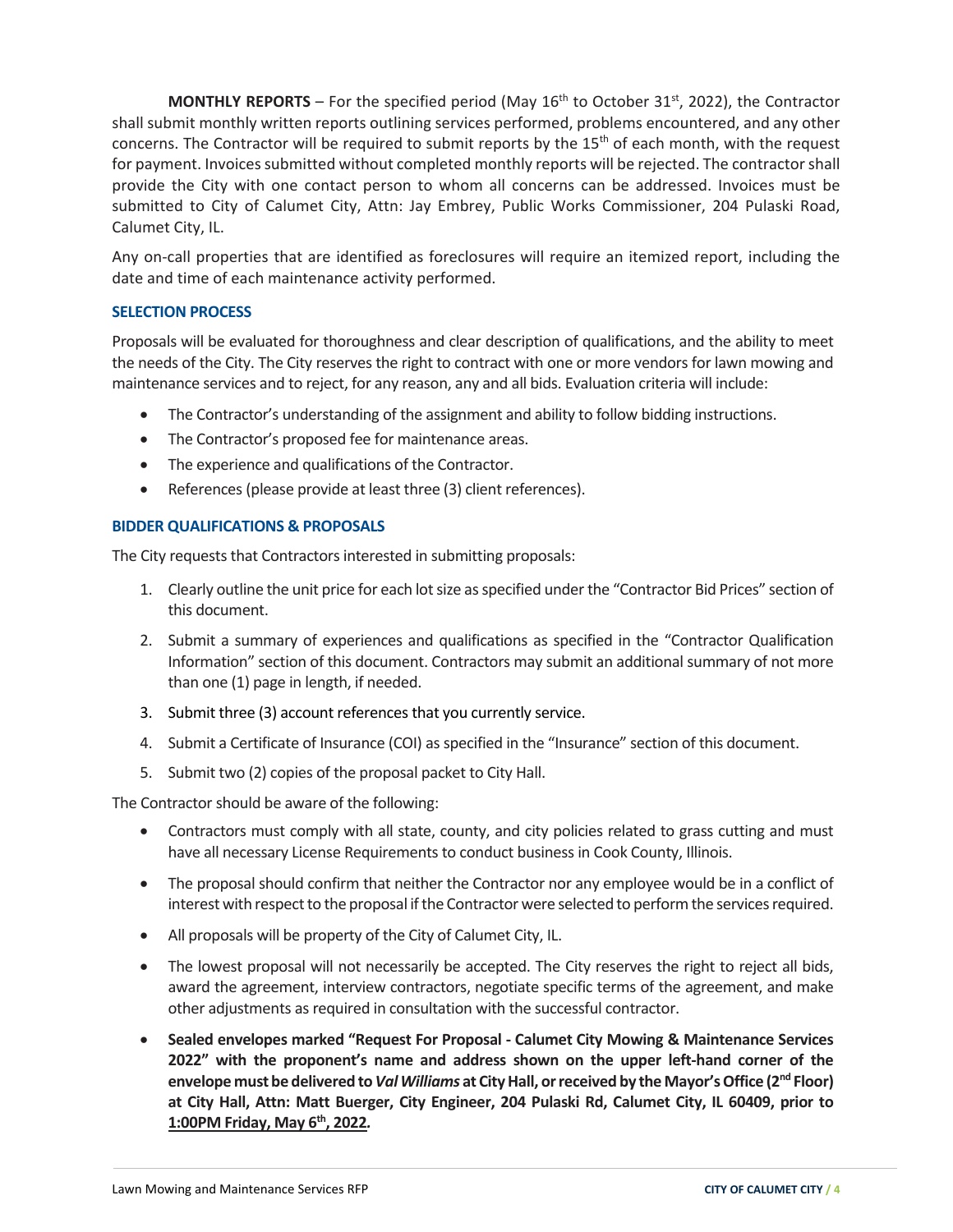#### **INSURANCE**

The Contractor will be required to meet the City of Calumet City insurance requirements. At the time of agreement execution, the successful Applicant shall provide the City with a Certificate of Insurance (COI) indicating coverage, and co-naming the City of Calumet City and designated agents as additional insured, showing evidence of coverage as specified below:

| Comprehensive General Liability Insurance:                          | \$1,000,000 (each occurrence)<br>\$2,000,000 (policy limit)                           |
|---------------------------------------------------------------------|---------------------------------------------------------------------------------------|
| Umbrella or Excess Liability Insurance:                             | \$2,000,000                                                                           |
| <b>Completed Operations Insurance:</b>                              | \$500,000                                                                             |
| Worker's Compensation Insurance:<br>Employer's Liability Insurance: | Statutorily required limits.<br>\$100,000 (each accident)<br>\$500,000 (policy limit) |
| Contractual Liability Insurance:                                    | \$500,000                                                                             |
| Automobile Liability Insurance:                                     | \$1,000,000 (combined single limit)<br>(To cover hired and non-owned vehicles)        |

The certificate shall remain in force for the length of the contract and extensions. The certificate shall also provide for 30 days advance written notice of cancellation of any coverage obtained under the terms of this agreement. If the Contractor cannot provide the above insurance, please provide a written explanation regarding the deficiency.

#### **TERMS AND CONDITIONS**

- 1. Bidders shall inform themselves of all the conditions under which the work is to be performed concerning the site of the work, the obstacles which may be encountered, and all other relevant matters concerning the work to be performed under the contract.
- 2. The Contractor shall assume full responsibility for the actions of its employees or agents and shall repair or replace any damaged item or area of the City properties caused by the actions of its employees or agents.
- 3. Any damage to public or private property caused by the Contractor's operations shall be resolved with the property owner within ten (10) days after damage occurs to the satisfaction of the City. The Contractor shall inform the City of any damage caused by the Contractor's operation on the day such damage occurs. Should the damage not be rectified within the time frame agreed upon or to the satisfaction of the City, the City reserves the right to repair or replace that which was damaged or assess the Contractor such cost as may be reasonable and related to damaged caused by the Contractor, and deduct these costs from any payment due the Contractor.
- 4. It is mutually understood and agreed upon that the Contractor shall not assign, transfer, convey, sublet, or otherwise dispose of this contract or his right, title, or interest therein, or his power to execute such contract, to any other person, firm, or corporation, without the previous written consent of an authorized representative of the City of Calumet City; but in no case shall consent relieve the Contractor from his obligations or change the terms of the contract.
- 5. The contract may be cancelled or annulled by the City in whole or in part by written notice of default to the Contractor upon non‐performance or violation of contract terms. The City of Calumet City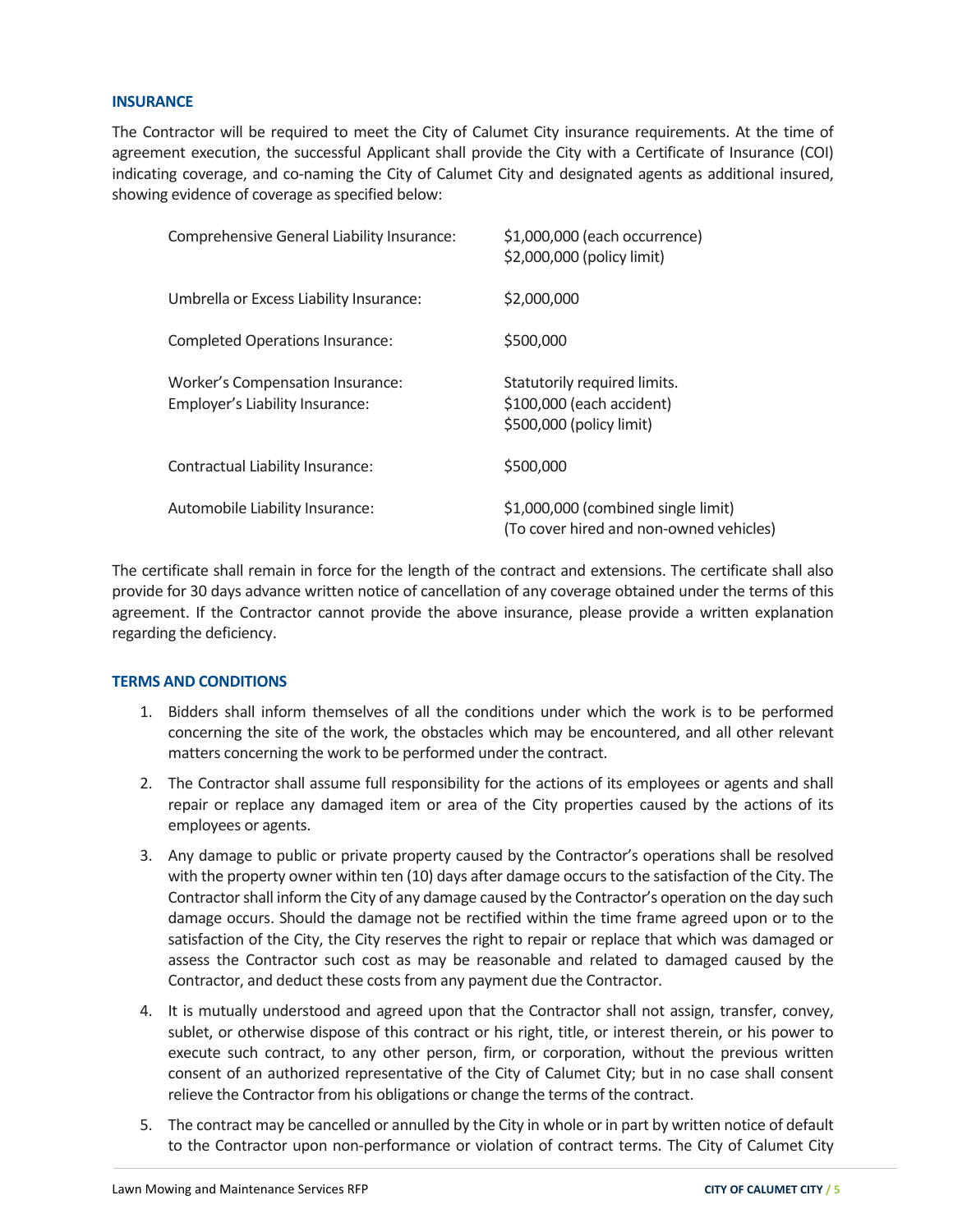reserves the right to terminate the service at any time during the term of the contract upon thirty (30) days written notice to the Contractor. Failure of the Contractor to deliver services within the time stipulated, unless extended in writing by the City of Calumet City, shall constitute contract default.

- 6. Contractor shall supply sufficient contact information of supervisors handling this contract. On‐site response time for complaints must be made within 24 hours of the initial call being made by the City. Failure to comply with accessibility requirements shall be deemed as substandard work and will be subject to the same penalties.
- 7. The undersigned hereby affirms and states that the prices quoted herein constitute the total cost to the City for all work involved in the respective items. This cost also includes all proposal preparation costs, insurance, royalties, transportation charges, use of all tools and equipment, superintendent, overhead expense, inspection costs, all profits and all other work services and conditions necessarily involved in the work to be done in accordance with the requirements of the contract documents considered collectively.
- 8. Mowing will be paid for at the contract unit price per location for the type completed. Only the initial mowing will be paid for during any given cycle. Any subsequent mowing required to obtain the required lawn height, or to disperse mowed material will be considered as included in the cost of the initial mowing. If, in the opinion of the Calumet City Public Works Department, the contractor has not or is not satisfactorily performing the work covered by this specification, and within forty‐eight (48) hours of receipt of a written demand from the City of Calumet City, for performance, has not cured any defect in performance specifically itemized in such demand, the City of Calumet City may, at its option:
	- a) Withhold payment,
	- b) Consider all or any part of this contract breached and terminate the contract, or
	- c) May hire another contractor to cure any defects in performance or complete all work covered by this specification for the remaining term of the contract.

### **CHANGE ORDERS**

The City will initiate any change ordersfor any additional work requested by the Scope of Services outlined in the bid document and/or contract. No work shall be performed by the Contractor unless the City staff reviews and approves, in writing, all change orders.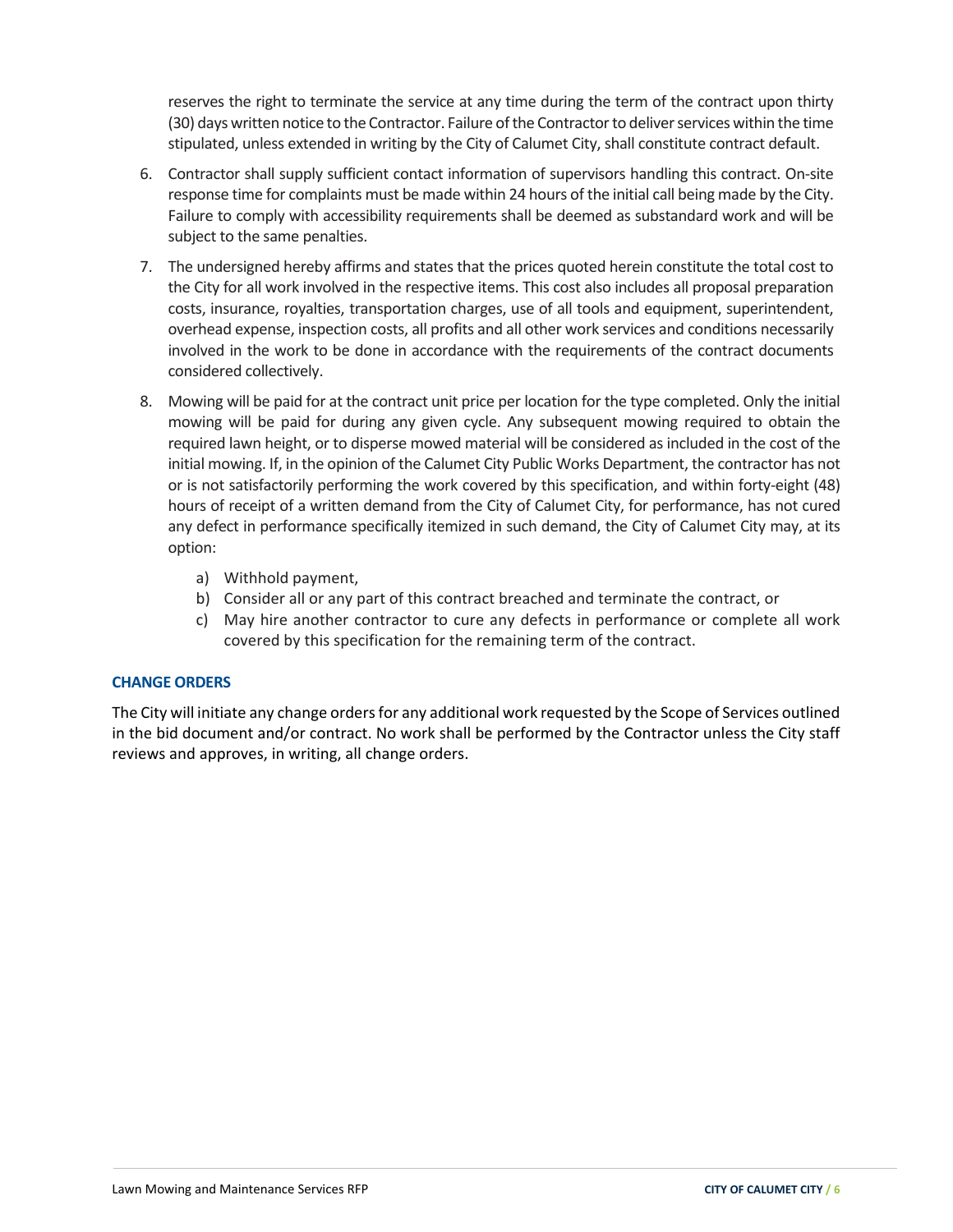## CONTRACTOR QUALIFICATION INFORMATION /

| <b>COMPANY INFORMATION:</b>                                                                                                         |  |  |
|-------------------------------------------------------------------------------------------------------------------------------------|--|--|
| Name:<br><u>and the contract of the contract of the contract of the contract of the contract of the contract of the contract of</u> |  |  |
| Address:<br><u> 1989 - Johann Stoff, deutscher Stoffen und der Stoffen und der Stoffen und der Stoffen und der Stoffen und der</u>  |  |  |
| City:                                                                                                                               |  |  |
|                                                                                                                                     |  |  |
|                                                                                                                                     |  |  |
|                                                                                                                                     |  |  |
|                                                                                                                                     |  |  |
|                                                                                                                                     |  |  |
| Is the company presently pre-qualified to do business with the City of Calumet City: _______ Y _______ N                            |  |  |
| Is the company certified as an MBE/WBE/DBE: __________ Y _________ N                                                                |  |  |
| Can the company meet the insurance requirements specified in the RFP: $\begin{array}{c} \nY \end{array}$ N                          |  |  |
|                                                                                                                                     |  |  |
| Can the company meet all of the mowing & maintenance specifications in the RFP: Y _______ Y _______ N                               |  |  |
| <b>OWNERSHIP OF FIRM</b>                                                                                                            |  |  |
| Type of Ownership:                                                                                                                  |  |  |

| Individual: | Partnership: | Corporation: | )ther: |
|-------------|--------------|--------------|--------|
|-------------|--------------|--------------|--------|

#### **EXPERIENCE**

Describe your company's length of experience performing lawn mowing & maintenance services (attach additional page if necessary):

<u> 2008 - Andrea Branden, amerikan basar personal dan berasal dalam pengaran basar personal dan personal dan pe</u> <u> 1980 - Andrea Santa Alemania, amerikana amerikana amerikana amerikana amerikana amerikana amerikana amerikan</u>

<u> 1980 - Andrea Santa Alemania, politikar politikar (h. 1980).</u>

<u> 1989 - Johann John Stein, fransk politik (f. 1989)</u>

Signature Authorized Representative **Signature Authorized Representative Print Name Authorized Representative** 

Title of Authorized Representative **Date** Date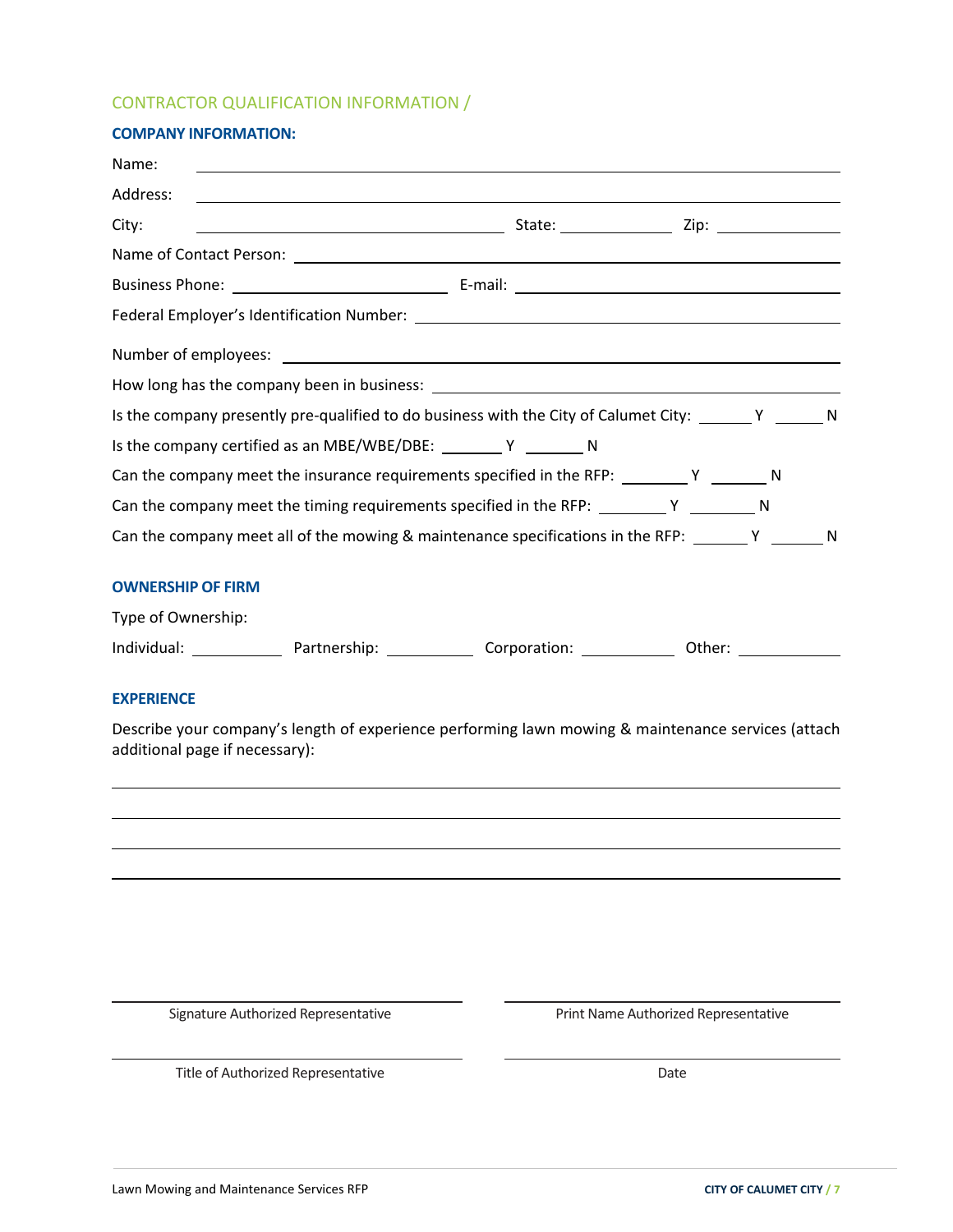# CONTRACTOR BID PRICES /

Prices submitted must be fully inclusive of all anticipated costs of the RFP and shall include all costs for management, supervision, labor, materials, etc. to be associated with the RFP.

| <b>BASE SERVICES - CITY OWNED LOTS</b> |                  |                     |                                   |                                       |  |
|----------------------------------------|------------------|---------------------|-----------------------------------|---------------------------------------|--|
| <b>SERVICE</b>                         | <b>FREQUENCY</b> | LOT SIZE (SQ FT)    | <b>NO. OF</b><br><b>LOCATIONS</b> | <b>UNIT PRICE PER</b><br><b>MONTH</b> |  |
| Lawn Mowing &<br>Maintenance           | 2x per month     | $0 - 7,999$         | 104                               | \$                                    |  |
|                                        |                  | $8,000 - 15,999$    | 52                                | \$                                    |  |
|                                        |                  | $16,000 - 23,999$   | 8                                 | Ş                                     |  |
|                                        |                  | $24,000 - 43,560$   | 15                                | \$                                    |  |
|                                        |                  | 43,560 $(1$ acre) + | 3                                 | Ş                                     |  |
|                                        | \$               |                     |                                   |                                       |  |

ALL UNIT PRICE LINES BELOW ARE REQUIRED TO BE FILLED IN.

| <b>ADDITIONAL ON-CALL SERVICES</b>            |                  |                   |             |                   |  |
|-----------------------------------------------|------------------|-------------------|-------------|-------------------|--|
| <b>SERVICE</b>                                | <b>FREQUENCY</b> | LOT SIZE (SQ FT)  | <b>UNIT</b> | <b>UNIT PRICE</b> |  |
| On - Call Mowing<br>As needed per<br>each lot | $0 - 7,999$      | Each Lot          | \$          |                   |  |
|                                               |                  | $8,000 - 15,999$  | Each Lot    | \$                |  |
|                                               |                  | $16,000 - 23,999$ | Each Lot    | \$                |  |
|                                               |                  | $24,000 - 43,560$ | Each Lot    | \$                |  |
|                                               |                  | 43,560 (1 acre) + | Each Lot    | \$                |  |

\*May will be billed at ½ the monthly total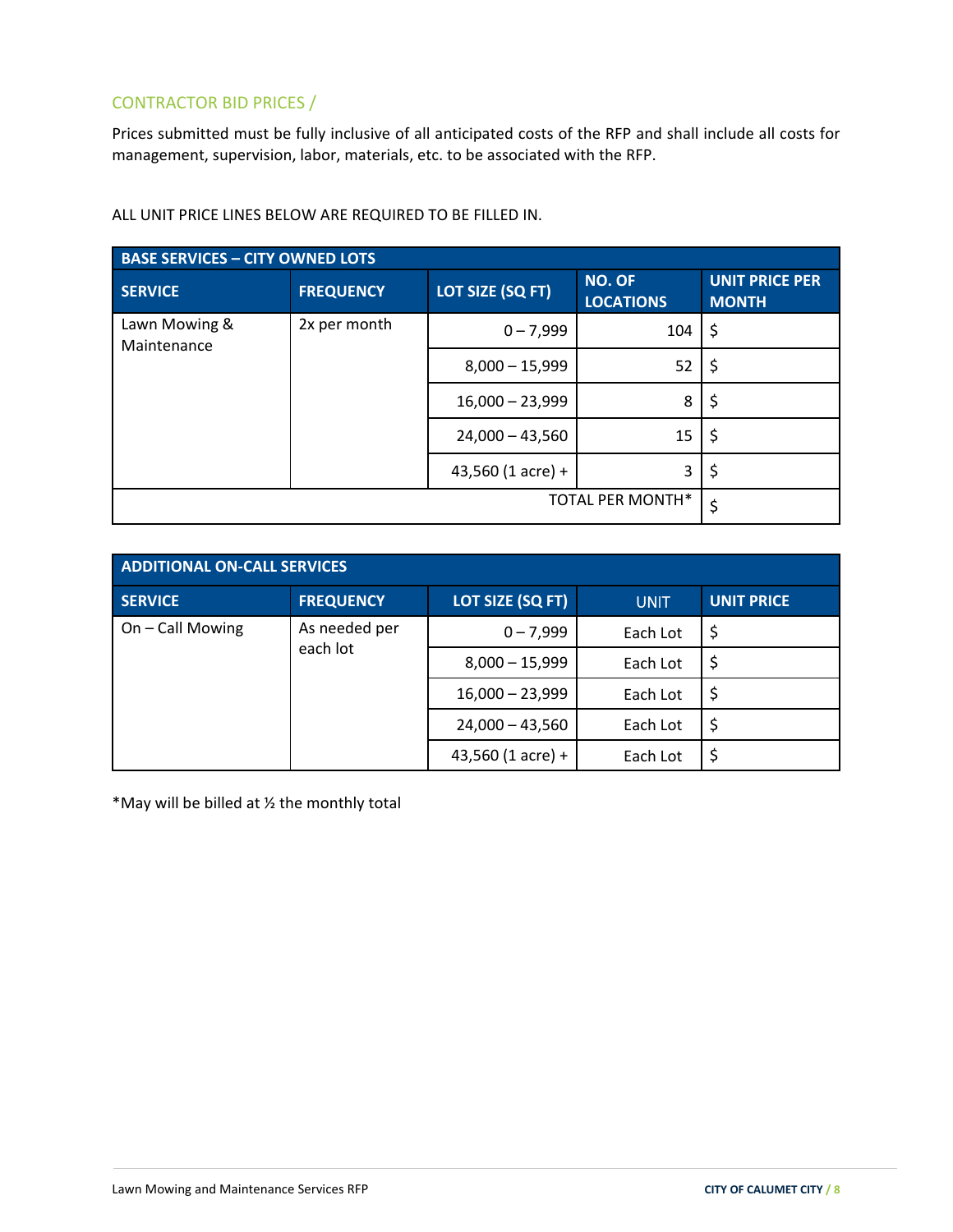# CONTRACTOR REFERENCES /

References should include municipalities or similar customers for which the Applicant provides mowing services for, including names and phone numbers of the contact persons:

| Name/Organization:              |                                                                                                                                                                                                                               |
|---------------------------------|-------------------------------------------------------------------------------------------------------------------------------------------------------------------------------------------------------------------------------|
| Address:                        |                                                                                                                                                                                                                               |
| <b>Contact Person:</b>          |                                                                                                                                                                                                                               |
| <b>Description of Services:</b> | the control of the control of the control of the control of the control of the control of the control of the control of the control of the control of the control of the control of the control of the control of the control |
| Date of Services:               |                                                                                                                                                                                                                               |
| Name/Organization:              |                                                                                                                                                                                                                               |
| Address:                        |                                                                                                                                                                                                                               |
| <b>Contact Person:</b>          |                                                                                                                                                                                                                               |
| <b>Description of Services:</b> | <u> 1989 - Johann Stoff, deutscher Stoff, der Stoff, der Stoff, der Stoff, der Stoff, der Stoff, der Stoff, der S</u>                                                                                                         |
| Date of Services:               |                                                                                                                                                                                                                               |
| Name/Organization:              |                                                                                                                                                                                                                               |
| Address:                        |                                                                                                                                                                                                                               |
| <b>Contact Person:</b>          |                                                                                                                                                                                                                               |
| <b>Description of Services:</b> |                                                                                                                                                                                                                               |
| Date of Services:               |                                                                                                                                                                                                                               |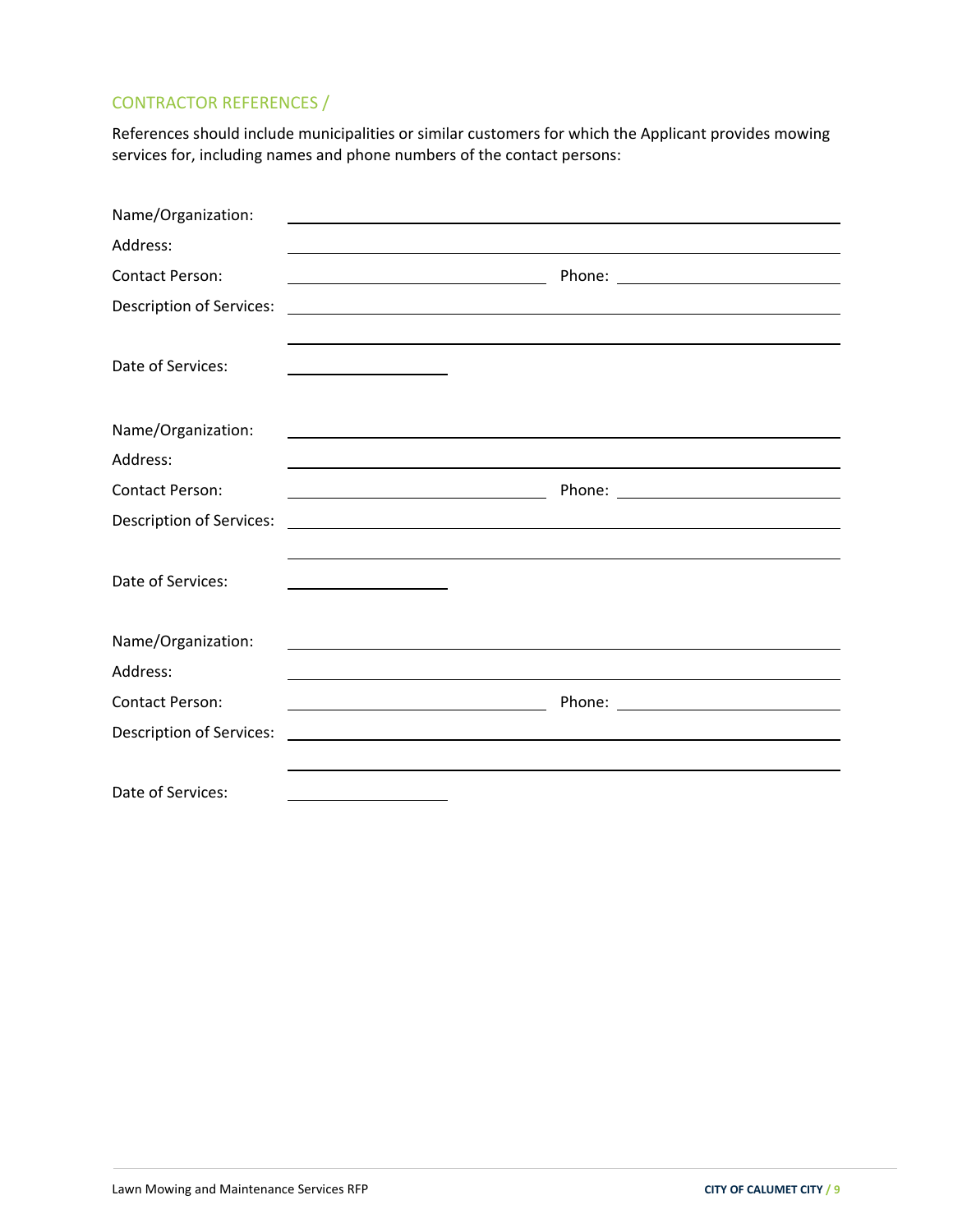# PROPOSAL AGREEMENT /

I hereby certify that I am duly authorized to sign as a representative for the Contractor submitting the attached bid to the City of Calumet City, and that they have read, fully understand, and accept the terms detailed in this bid.

This agreement was entered into on \_\_\_\_\_\_\_\_\_\_\_ **Date** and the contract of the contract of the contract of the contract of the contract of the contract of the contract of the contract of the contract of the contract of the contract of the contract of the contract of the **CITY OF CALUMET CITY CONTRACTOR**

<u> 1980 - Andrea Santa Alemania, politikar politikar (h. 1980).</u> Signature Signature **Signature Signature** 

Printed Name **Drinted Name Printed Name** 

Date **Date Date Date**  *Date* **Date**  *Date* 

<u> 1989 - Johann John Stein, fransk politik (f. 1989)</u>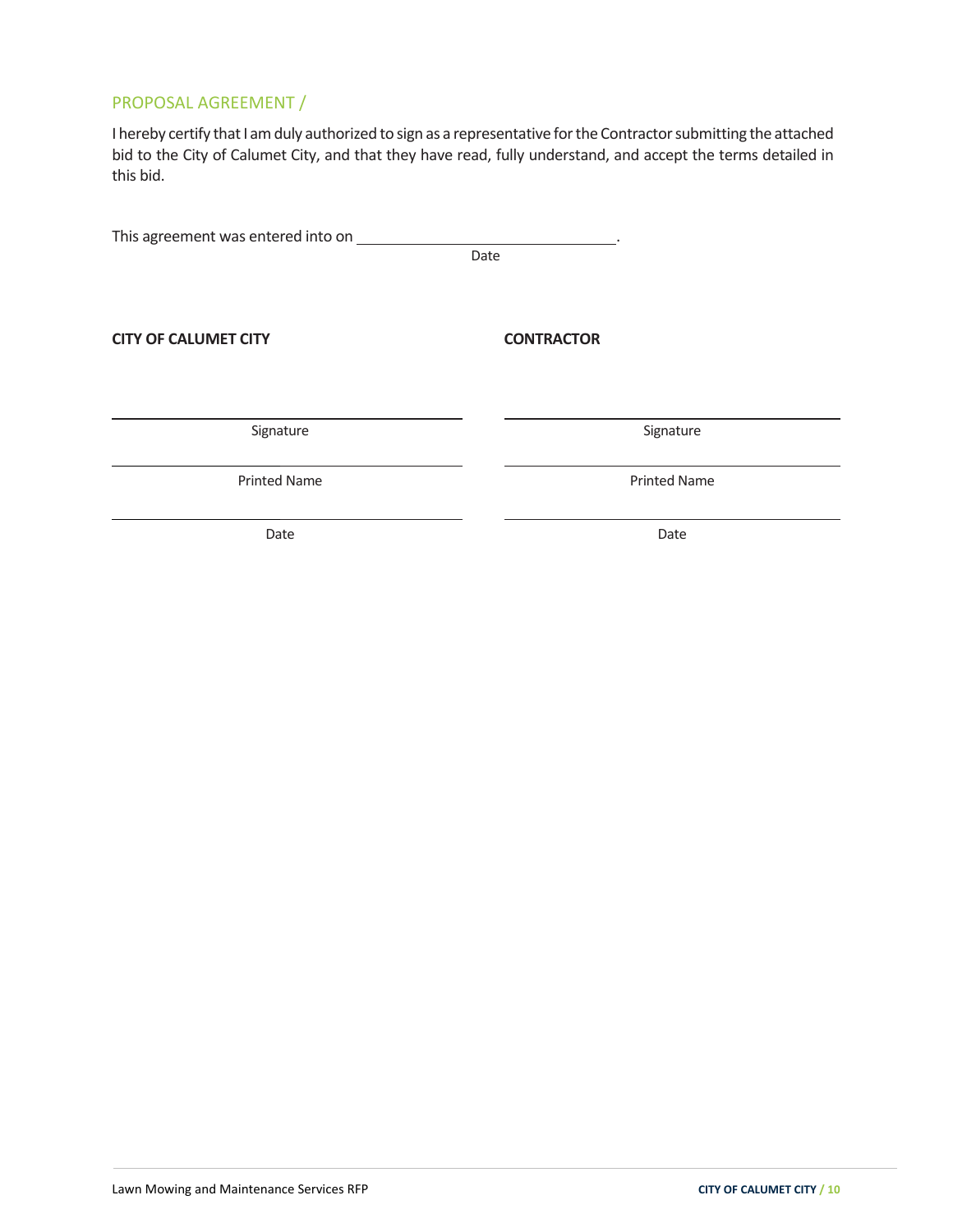# EXHIBIT A / **CITY‐OWNED LOTS**

| No.            | <b>ADDRESS No.</b> | <b>STREET</b> | <b>DESCRIPTION</b>       | <b>ACRES</b> | <b>SQ FT</b> |
|----------------|--------------------|---------------|--------------------------|--------------|--------------|
| 1              | 307                | 153rd Place   | Vacant Lots              | 0.1449       | 6,312        |
| $\mathbf{2}$   | 221                | 153rd Street  | Vacant Lot               | 0.1415       | 6,163        |
| 3              | $11 - 19$          | 154th Place   | Vacant Lots              | 0.2352       | 10,245       |
| 4              | $14 - 32$          | 154th Place   | Vacant Lots              | 0.7610       | 33,148       |
| 5              | $25 - 29$          | 154th Place   | Vacant Lots              | 0.2080       | 9,059        |
| 6              | 33                 | 154th Place   | Vacant Paved Parking Lot | 0.4982       | 21,704       |
| $\overline{ }$ | $44 - 48$          | 154th Place   | Vacant Lots              | 0.1506       | 6,561        |
| 8              | $101 - 113$        | 154th Place   | Vacant Lots              | 0.4658       | 20,292       |
| 9              | $104 - 120$        | 154th Place   | Vacant Lots              | 0.6848       | 29,830       |
| 10             | 119 - 123          | 154th Place   | Vacant Lots              | 0.3518       | 15,322       |
| 11             | 126 - 134          | 154th Place   | Vacant Lots              | 0.3541       | 15,425       |
| 12             | 139                | 154th Place   | Vacant Lot               | 0.1466       | 6,385        |
| 13             | 140                | 154th Place   | Vacant Lot               | 0.0738       | 3,214        |
| 14             | 145                | 154th Place   | Vacant Lot               | 0.1241       | 5,407        |
| 15             | $202 - 208$        | 154th Place   | Vacant Lots              | 0.2628       | 11,448       |
| 16             | $213 - 215$        | 154th Place   | Vacant Lots              | 0.1319       | 5,744        |
| 17             | 230 - 236          | 154th Place   | Vacant Lots              | 0.2692       | 11,728       |
| 18             | 231                | 154th Place   | Vacant Lot               | 0.1360       | 5,923        |
| 19             | 245                | 154th Place   | Vacant Lot               | 0.1462       | 6,370        |
| 20             | 303                | 154th Place   | Vacant Lot               | 0.1031       | 4,493        |
| 21             | 317                | 154th Place   | Vacant Lot               | 0.0632       | 2,754        |
| 22             | $318 - 322$        | 154th Place   | Vacant Lots              | 0.1987       | 8,656        |
| 23             | 347                | 154th Place   | Vacant Lots              | 0.2870       | 12,500       |
| 24             | 416                | 154th Place   | Vacant Lots              | 0.1413       | 6,154        |
| 25             | 441                | 154th Place   | Vacant Lot               | 0.1386       | 6,038        |
| 26             | 525                | 154th Place   | Vacant Lot               | 0.0696       | 3,031        |
| 27             | $11 - 15$          | 155th Place   | Vacant Lots              | 0.2136       | 9,306        |
| 28             | $18 - 22$          | 155th Place   | Vacant Lots              | 0.2816       | 12,265       |
| 29             | $29 - 35$          | 155th Place   | Vacant Lots              | 0.2175       | 9,473        |
| 30             | 38                 | 155th Place   | Vacant Lot               | 0.0704       | 3,066        |
| 31             | 45                 | 155th Place   | Vacant Paved Lot         | 0.0789       | 3,437        |
| 32             | 46                 | 155th Place   | Vacant Lot               | 0.1472       | 6,414        |
| 33             | $101 - 107$        | 155th Place   | Vacant Lots              | 0.2616       | 11,394       |
| 34             | $102 - 108$        | 155th Place   | Vacant Lots              | 0.2461       | 10,721       |
| 35             | $114 - 116$        | 155th Place   | Vacant Lots              | 0.2105       | 9,171        |
| 36             | $115 - 127$        | 155th Place   | Vacant Lots              | 0.3735       | 16,269       |
| 37             | 136                | 155th Place   | Vacant Lot               | 0.0702       | 3,057        |
| 38             | 330 - 332          | 155th Place   | Vacant Lots              | 0.1363       | 5,938        |
| 39             | 441                | 155th Place   | Vacant Lot               | 0.0723       | 3,150        |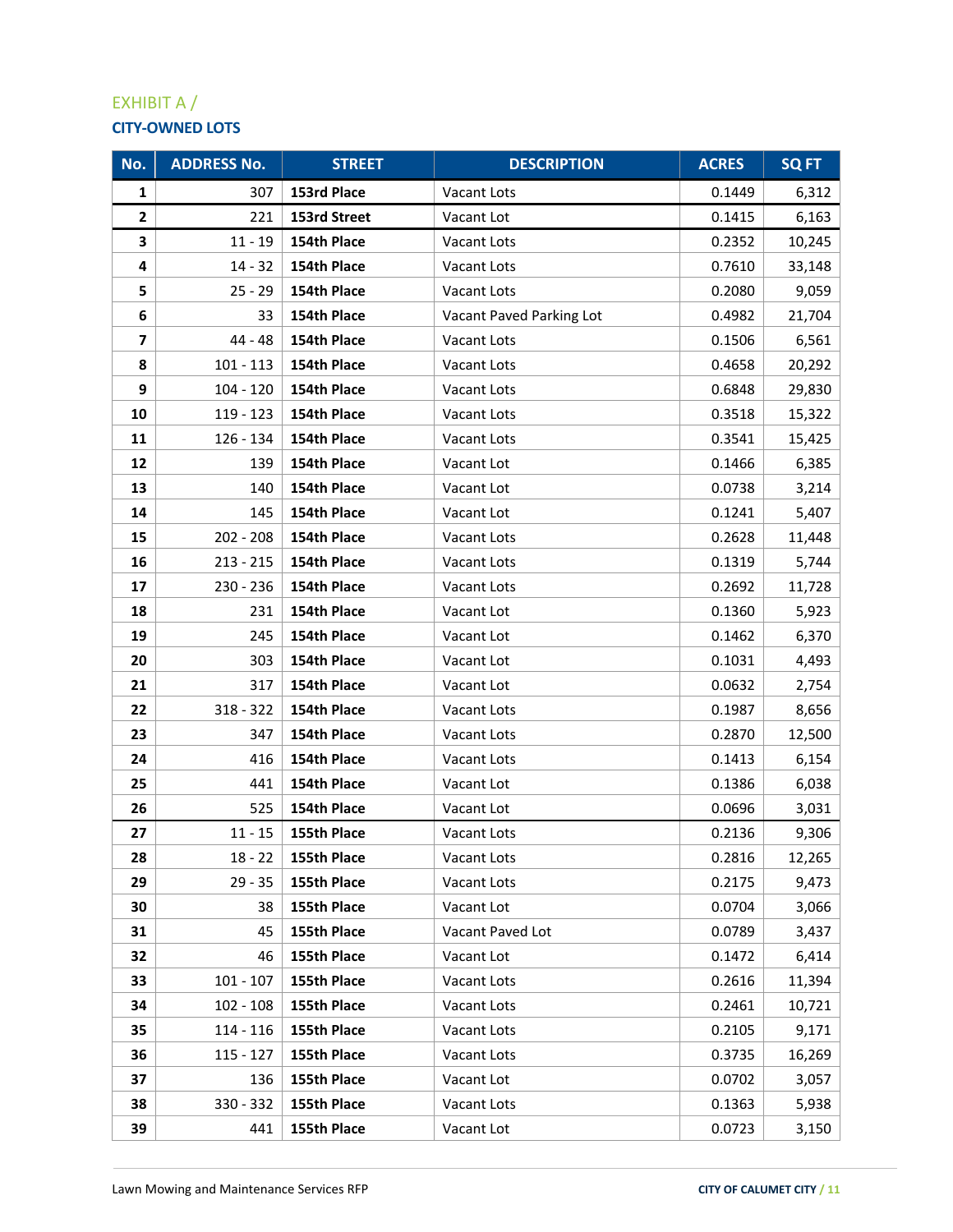| No. | <b>ADDRESS No.</b> | <b>STREET</b> | <b>DESCRIPTION</b> | <b>ACRES</b> | <b>SQFT</b> |
|-----|--------------------|---------------|--------------------|--------------|-------------|
| 40  | 511                | 155th Place   | Vacant Lot         | 0.0719       | 3,131       |
| 41  | 11                 | 155th Street  | Vacant Lot         | 0.0708       | 3,084       |
| 42  | $12 - 26$          | 155th Street  | Vacant Lots        | 0.5480       | 23,872      |
| 43  | 25                 | 155th Street  | Vacant Lot         | 0.0714       | 3,110       |
| 44  | $29 - 35$          | 155th Street  | Vacant Lots        | 0.3565       | 15,529      |
| 45  | $32 - 38$          | 155th Street  | Vacant Lots        | 0.4162       | 18,130      |
| 46  | 45                 | 155th Street  | Vacant Lot         | 0.0811       | 3,534       |
| 47  | $101 - 111$        | 155th Street  | Vacant Lots        | 0.2123       | 9,247       |
| 48  | 101                | 155th Street  | Vacant Lot         | 0.1512       | 6,585       |
| 49  | 102                | 155th Street  | Vacant Lot         | 0.1852       | 8,066       |
| 50  | 116                | 155th Street  | Vacant Lot         | 0.0695       | 3,029       |
| 51  | 148                | 155th Street  | Vacant Lot         | 0.1254       | 5,464       |
| 52  | 201                | 155th Street  | Vacant Lot         | 0.1394       | 6,072       |
| 53  | 202 - 204          | 155th Street  | Vacant Lots        | 0.1339       | 5,832       |
| 54  | 213 - 227          | 155th Street  | Vacant Lots        | 0.4893       | 21,313      |
| 55  | 231 - 235          | 155th Street  | Vacant Lots        | 0.2201       | 9,586       |
| 56  | 242 - 248          | 155th Street  | Vacant Lots        | 0.3528       | 15,368      |
| 57  | $306 - 312$        | 155th Street  | Vacant Lots        | 0.2758       | 12,013      |
| 58  | 320                | 155th Street  | Vacant Lot         | 0.1322       | 5,759       |
| 59  | 323                | 155th Street  | Vacant Lot         | 0.0815       | 3,549       |
| 60  | 326                | 155th Street  | Vacant Lot         | 0.0667       | 2,904       |
| 61  | 408                | 155th Street  | Vacant Lot         | 0.1379       | 6,005       |
| 62  | 416                | 155th Street  | Vacant Lot         | 0.1351       | 5,886       |
| 63  | 429                | 155th Street  | Vacant Lot         | 0.0685       | 2,983       |
| 64  | 439                | 155th Street  | Vacant Lot         | 0.1407       | 6,127       |
| 65  | 534                | 155th Street  | Vacant Lot         | 0.1398       | 6,088       |
| 66  | 37                 | 156th Place   | Vacant Lot         | 0.1114       | 4,850       |
| 67  | 245                | 156th Place   | Vacant Lots        | 0.1470       | 6,405       |
| 68  | 301                | 156th Place   | Vacant Lot         | 0.1417       | 6,173       |
| 69  | 311                | 156th Place   | Vacant Lot         | 0.1030       | 4,485       |
| 70  | $16 - 22$          | 156th Street  | Vacant Lots        | 0.2772       | 12,074      |
| 71  | $41 - 43$          | 156th Street  | Vacant Lots        | 0.2917       | 12,705      |
| 72  | 104                | 156th Street  | Vacant Lot         | 0.1182       | 5,147       |
| 73  | $111 - 125$        | 156th Street  | Vacant Lots        | 0.4359       | 18,987      |
| 74  | 135                | 156th Street  | Vacant Lot         | 0.1464       | 6,379       |
| 75  | 143 - 147          | 156th Street  | Vacant Lots        | 0.2651       | 11,548      |
| 76  | 202                | 156th Street  | Vacant Gravel Lot  | 0.1400       | 6,099       |
| 77  | 203                | 156th Street  | Vacant Lot         | 0.1465       | 6,383       |
| 78  | 220                | 156th Street  | Vacant Lot         | 0.1376       | 5,996       |
| 79  | 223 - 229          | 156th Street  | Vacant Lots        | 0.2899       | 12,628      |
| 80  | 407 - 409          | 156th Street  | Vacant Lots        | 0.1420       | 6,185       |
| 81  | 528                | 156th Street  | Vacant Lot         | 0.0719       | 3,131       |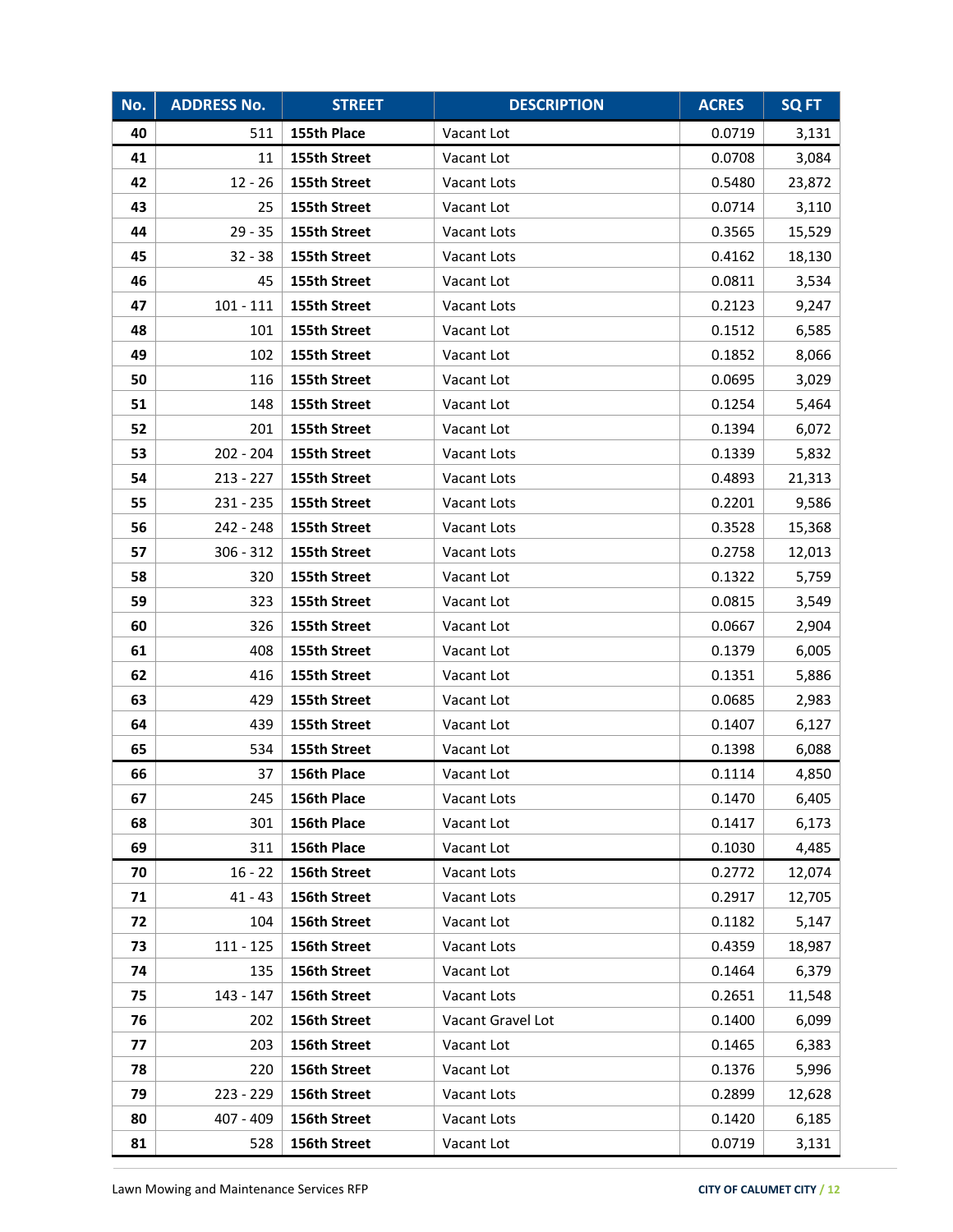| No. | <b>ADDRESS No.</b> | <b>STREET</b>          | <b>DESCRIPTION</b>              | <b>ACRES</b> | <b>SQ FT</b> |
|-----|--------------------|------------------------|---------------------------------|--------------|--------------|
| 82  | 15                 | 162nd Place            | Vacant Lot                      | 0.1065       | 4,639        |
| 83  | 701                | <b>Burnham Avenue</b>  | Vacant Lot (443 Pulaski Rd)     | 0.0448       | 1,951        |
| 84  | 760                | <b>Burnham Avenue</b>  | Vacant Lot                      | 0.0848       | 3,694        |
| 85  | 778                | <b>Burnham Avenue</b>  | Vacant Paved Lot                | 0.1308       | 5,699        |
| 86  | 805                | <b>Burnham Avenue</b>  | Vacant Lot/Land                 | 0.0679       | 2,956        |
| 87  | 1286               | <b>Burnham Avenue</b>  | Vacant Lot (16050 Burnham)      | 0.1377       | 6,000        |
| 88  | 286                | <b>Clyde Street</b>    | Vacant Lot                      | 0.1289       | 5,613        |
| 89  | 537                | <b>Douglas Avenue</b>  | Vacant Lot                      | 0.0741       | 3,227        |
| 90  | 618                | <b>Douglas Avenue</b>  | Vacant Lot                      | 0.1376       | 5,995        |
| 91  | 688                | <b>Douglas Avenue</b>  | Vacant Lot                      | 0.0753       | 3,280        |
| 92  | 648                | <b>Douglas Avenue</b>  | Vacant Lot                      | 0.1101       | 4,796        |
| 93  | 570                | <b>Forsythe Avenue</b> | Vacant Lot                      | 0.1009       | 4,394        |
| 94  | 653 - 657          | <b>Forsythe Avenue</b> | Vacant Lots                     | 0.2445       | 10,650       |
| 95  | 458                | <b>Freeland Avenue</b> | Vacant Lot                      | 0.1468       | 6,396        |
| 96  | 545 - 553          | <b>Freeland Avenue</b> | Vacant Lots                     | 0.3487       | 15,187       |
| 97  | 562 - 566          | <b>Freeland Avenue</b> | Vacant Lots                     | 0.2510       | 10,932       |
| 98  | 404                | <b>Garfield Avenue</b> | Vacant Lot                      | 0.2290       | 9,977        |
| 99  | 429                | <b>Garfield Avenue</b> | Vacant Lot                      | 0.1780       | 7,755        |
| 100 | 450                | <b>Garfield Avenue</b> | Vacant Lot                      | 0.1709       | 7,446        |
| 101 | 526                | <b>Garfield Avenue</b> | Vacant Lot                      | 0.1727       | 7,525        |
| 102 | 548                | <b>Garfield Avenue</b> | Vacant Lots (+431 Freeland Ave) | 0.1498       | 6,525        |
| 103 | 430                | <b>Gordon Avenue</b>   | Vacant Lot                      | 0.2545       | 11,085       |
| 104 | 445                | <b>Gordon Avenue</b>   | Vacant Lots                     | 0.2209       | 9,622        |
| 105 | 453                | <b>Gordon Avenue</b>   | Vacant Lot                      | 0.0749       | 3,261        |
| 106 | 585                | <b>Gordon Avenue</b>   | Vacant Lot                      | 0.1405       | 6,121        |
| 107 | 618                | <b>Gordon Avenue</b>   | Vacant Lot                      | 0.1442       | 6,280        |
| 108 | $16 - 18$          | <b>Harding Avenue</b>  | Vacant Lots                     | 0.1591       | 6,929        |
| 109 | 651                | <b>Hirsch</b>          | Vacant Lot                      | 0.1428       | 6,220        |
| 110 | 659                | Hirsch                 | Vacant Lot                      | 0.1403       | 6,111        |
| 111 | 664                | Hirsch                 | Vacant Lot (behind VFW)         | 0.3495       | 15,225       |
| 112 | 495                | Ingraham               | Vacant Lot                      | 0.1905       | 8,298        |
| 113 | 543                | Ingraham               | Vacant Lot                      | 0.1044       | 4,548        |
| 114 | 558                | Ingraham               | Vacant Lot                      | 0.1052       | 4,584        |
| 115 | 573                | Ingraham               | Vacant Lot                      | 0.1625       | 7,078        |
| 116 | 827 - 831          | <b>Lucas Street</b>    | Vacant Lots (Sibley Blvd)       | 0.2262       | 9,853        |
| 117 | 12                 | <b>Memorial Drive</b>  | Vacant Lot                      | 0.0370       | 1,613        |
| 118 | $31 - 37$          | <b>Memorial Drive</b>  | Vacant Lots                     | 0.3369       | 14,676       |
| 119 | 442                | <b>Memorial Drive</b>  | Vacant Lot/Land                 | 0.1937       | 8,439        |
| 120 | 435                | <b>Price Avenue</b>    | Vacant Lot/Land                 | 0.1011       | 4,404        |
| 121 | 1278               | <b>Price Avenue</b>    | Vacant Lot                      | 0.1430       | 6,229        |
| 122 | $11 - 23$          | Pulaski Road           | Vacant Lots                     | 0.2770       | 12,064       |
| 123 | 47                 | Pulaski Road           | Vacant Lot                      | 0.1523       | 6,634        |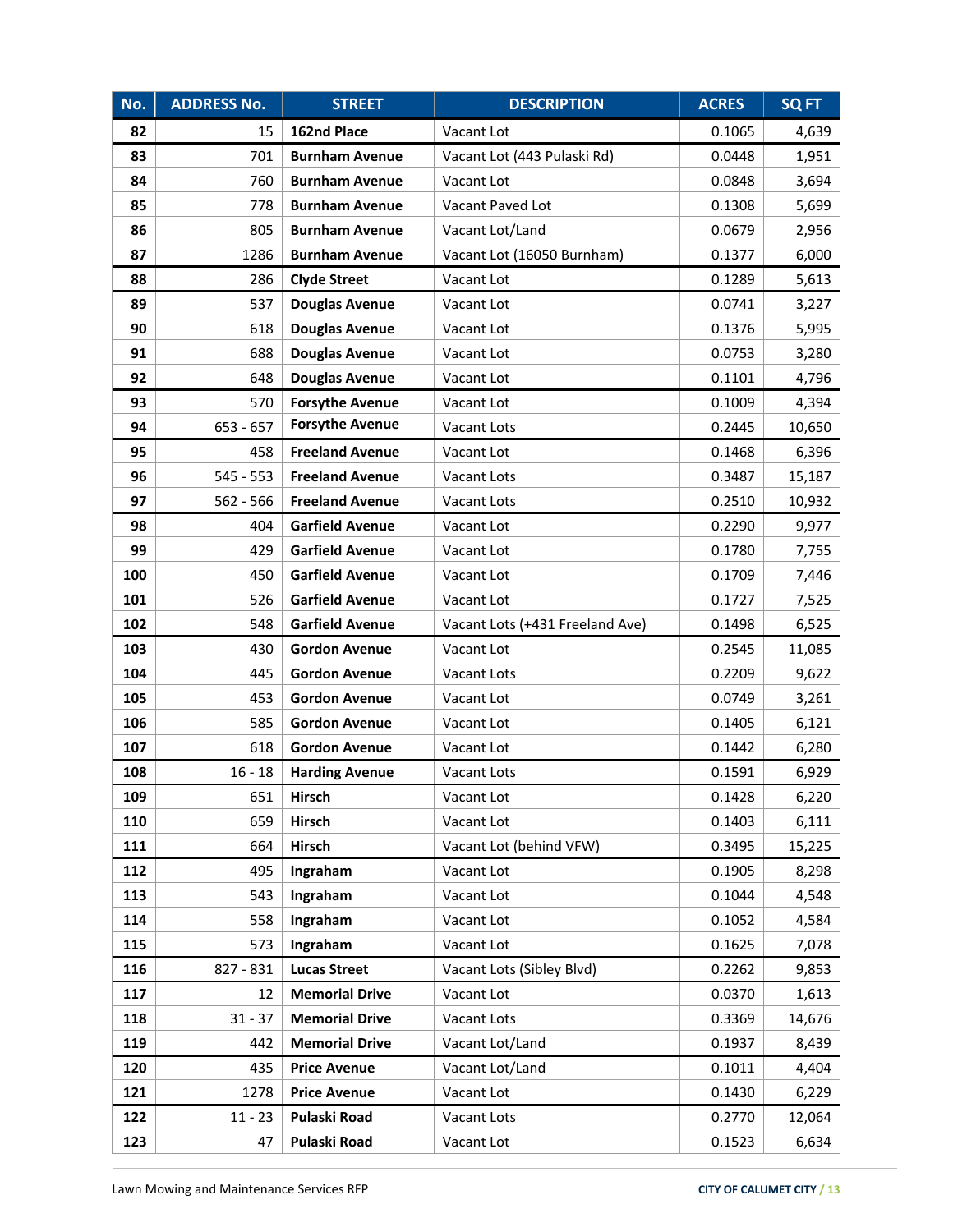| No. | <b>ADDRESS No.</b> | <b>STREET</b>           | <b>DESCRIPTION</b>                  | <b>ACRES</b> | <b>SQFT</b> |
|-----|--------------------|-------------------------|-------------------------------------|--------------|-------------|
| 124 | 48                 | <b>Pulaski Road</b>     | Vacant Lot                          | 0.1128       | 4,915       |
| 125 | 101                | Pulaski Road            | Vacant Lot                          | 0.2586       | 11,263      |
| 126 | $119 - 121$        | <b>Pulaski Road</b>     | Vacant Lots                         | 0.1405       | 6,119       |
| 127 | $135 - 147$        | Pulaski Road            | Vacant Lots                         | 0.5383       | 23,448      |
| 128 | 229 - 231          | Pulaski Road            | Vacant Lots                         | 0.1337       | 5,823       |
| 129 | 254                | Pulaski Road            | Vacant Lot                          | 0.1398       | 6,090       |
| 130 | 307                | <b>Pulaski Road</b>     | Vacant Lot                          | 0.2057       | 8,960       |
| 131 | 313                | Pulaski Road            | Vacant Lot                          | 0.0681       | 2,967       |
| 132 | 317                | Pulaski Road            | Vacant Lot                          | 0.0619       | 2,697       |
| 133 | $321 - 323$        | Pulaski Road            | Vacant Lots                         | 0.1351       | 5,884       |
| 134 | $517 - 525$        | Pulaski Road            | Vacant Lots                         | 0.2742       | 11,946      |
| 135 | 531                | Pulaski Road            | Vacant Lot                          | 0.0644       | 2,805       |
| 136 | 1267               | <b>River Drive</b>      | Vacant Lot                          | 0.2303       | 10,034      |
| 137 | 1386               | <b>River Drive</b>      | Vacant Lot                          | 0.2311       | 10,065      |
| 138 | 300                | <b>River Oaks Drive</b> | Vacant Lot                          | 0.8560       | 37,286      |
| 139 | 708                | <b>River Oaks Drive</b> | Vacant Lot, deteriorating pavement  | 0.1663       | 7,243       |
| 140 | $\mathbf{1}$       | <b>Ruth Street</b>      | Vacant Lot                          | 0.1359       | 5,920       |
| 141 | $260 - 270$        | <b>Schrum Road</b>      | Vacant Lots (260-270 River Oaks Dr) | 1.0620       | 46,261      |
| 142 | 1640               | <b>Shirley Drive</b>    | Vacant Lot                          | 0.1054       | 4,593       |
| 143 | 1656 - 1688        | <b>Shirley Drive</b>    | Vacant Lots                         | 0.9270       | 40,380      |
| 144 | 1657 - 1683        | <b>Shirley Drive</b>    | Vacant Lots                         | 0.7340       | 31,972      |
| 145 | 800 - 806          | <b>Sibley Blvd</b>      | Vacant Lots                         | 0.2757       | 12,009      |
| 146 | 812 - 828          | <b>Sibley Blvd</b>      | Vacant Lots                         | 0.6302       | 27,451      |
| 147 | 821 - 841          | <b>Sibley Blvd</b>      | Vacant Lots                         | 0.7251       | 31,587      |
| 148 | $909 - 917$        | <b>Sibley Blvd</b>      | Vacant Lots                         | 0.3591       | 15,642      |
| 149 | 912 - 932          | <b>Sibley Blvd</b>      | Vacant Lots                         | 0.7844       | 34,170      |
| 150 | 937 - 939          | <b>Sibley Blvd</b>      | Vacant Lots                         | 0.1313       | 5,720       |
| 151 | 1319               | <b>Sibley Blvd</b>      | Vacant Lot                          | 0.0706       | 3,077       |
| 152 | 2100               | <b>Sibley Blvd</b>      | Vacant Lot                          | 0.1679       | 7,313       |
| 153 | 2500 - 2518        | <b>Sibley Blvd</b>      | Vacant Lots                         | 0.6813       | 29,678      |
| 154 | 2520 - 2534        | <b>Sibley Blvd</b>      | Vacant Lots                         | 0.6177       | 26,907      |
| 155 | $576 - 612$        | <b>State Line Road</b>  | Vacant Lots                         | 1.7157       | 74,734      |
| 156 | 630 - 696          | <b>State Line Road</b>  | Vacant Lots                         | 1.7082       | 74,411      |
| 157 | 746 - 748          | <b>State Line Road</b>  | Vacant Lots                         | 0.2073       | 9,030       |
| 158 | 754                | <b>State Line Road</b>  | Vacant Lot                          | 0.1558       | 6,786       |
| 159 | 760                | <b>State Line Road</b>  | Vacant Lot                          | 0.1590       | 6,926       |
| 160 | $105 - 121$        | <b>State Street</b>     | Vacant Lots                         | 0.7112       | 30,981      |
| 161 | $301 - 315$        | <b>State Street</b>     | Vacant Lots                         | 0.5629       | 24,522      |
| 162 | 509                | <b>State Street</b>     | Vacant Lot                          | 0.2455       | 10,692      |
| 163 | 711                | <b>State Street</b>     | Vacant Lot                          | 0.1890       | 8,232       |
| 164 | 712 - 714          | <b>State Street</b>     | Vacant Lots                         | 0.2226       | 9,697       |
| 165 | 2123 - 2125        | <b>State Street</b>     | Vacant Lots                         | 0.1159       | 5,050       |